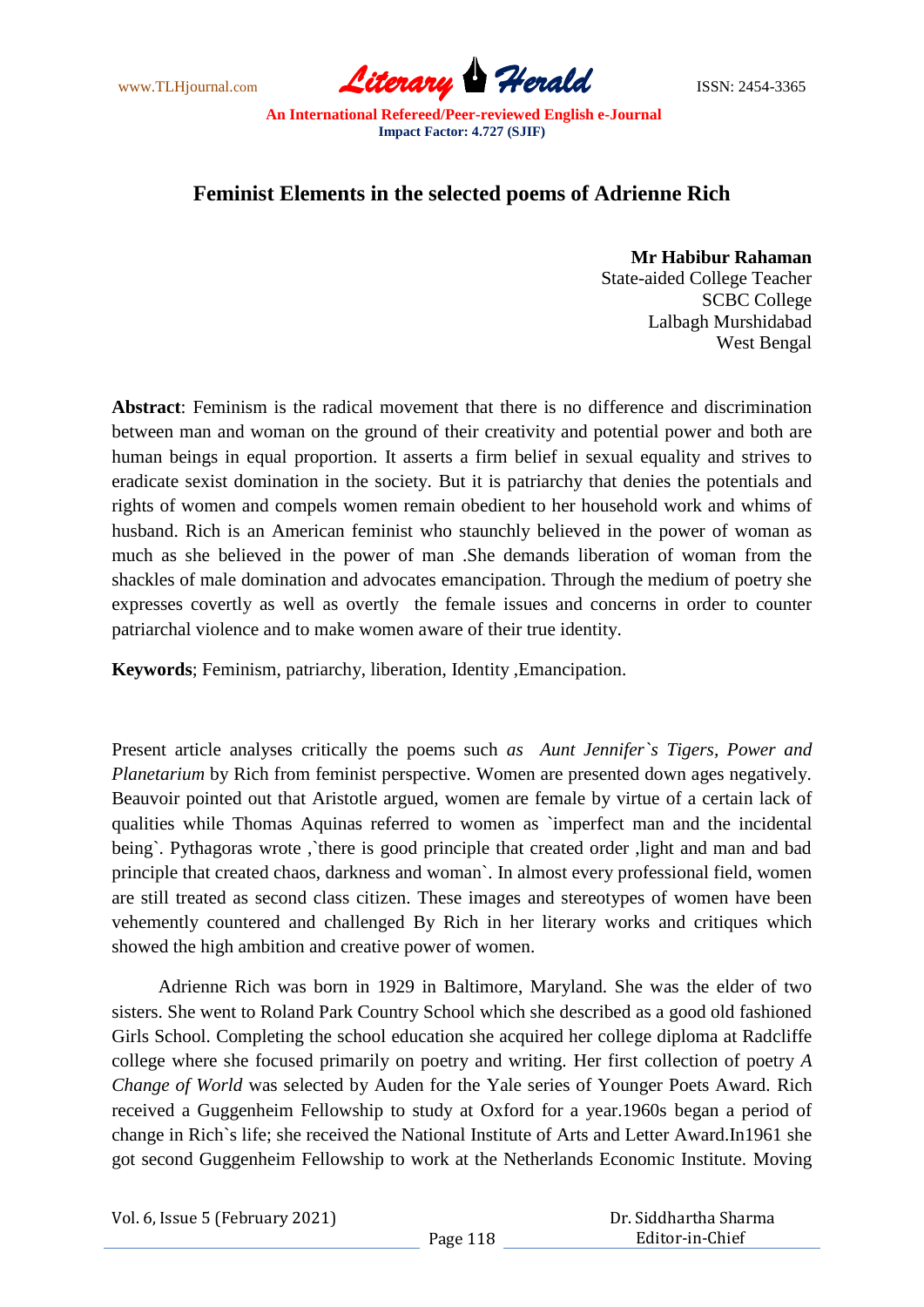www.TLHjournal.com *Literary Herald*ISSN: 2454-3365

her family to New York in 1966 Rich became involved in antiwar , civil rights and feminist activism. In 1968 she signed `the Writers and Editors War Tax Protest, vowing to refuse tax payments in protest against Vietnam war .*The Will to Change* (1971) reflects increasingly radical political content and interest in poetic form. In *Snapshots of a Daughter-in Law* she offers a critical analysis of the life of being both a mother and daughter-in-law and the impact of gender in their lives. *Diving into the Wreck* she writes about feminism and other social issues. In particular she writes openly about her outrage with the patriarchal nature of the society and becomes a voice for other. Rich also wrote and published a number of nonfiction books that tackle feminist issues. Some of these books are: *Of Woman Born, Motherhood as Experience and Institution, Blood, Bread and Poetry, etc.* Especially the *Bread and Poetry* contains the famous feminist essay entitled "Compulsory Heterosexuality and Lesbian Existence", and *Feminism and Community.* Her literary works *,* interviews and documentaries demonstrate that Rich has profound perspective on feminism and woman empowerment. She also prefers to use the term "women's liberation" rather than feminism. She uses the term women's liberation to mean that women can finally be liberated from the chains that can be seen as barriers to their rights. She says in *Of Woman Born* that "we need to understand the power and powerlessness embodied in motherhood in patriarchal culture." She also speaks regarding the need for women to unite in her book *On Lies, Secrets and Silence.* In this book, she wrote:

"Women have often felt insane when cleaving to the truth of our experience. Our future depends on the sanity of each of us, and we have a profound stake, beyond the personal, in the project of describing our reality as candidly and fully as we can to each other."

In *Toward a Politics of Location*, Rich speaks on the politics of location and the birth of the concept of locatedness. She here attempts to reconnect the female thought and speech with the female body. Focusing on location she expresses her concerns for all the women of the world, not limited to just women in her own country. Here Rich invites all women of the world to think of their identity and existence. Of Woman Born, she writes of lesbian desire and sexuality. She said that lesbianism for her a political as well as personal issue.

 The poem *Aunt Jennifer `s Tigers* describes the oppressed condition of women in the male dominated society. It expresses the inner feelings and passion of a woman for creativity. The line `Aunt Jennifer `s fingers fluttering through her wool` symbolizes her passion for creativity and protest. Her embroidery is a motif comprising of fearless tigers moving freely in the forest. The line` They do not fear men beneath the tree` indicates that the tigers are fearless creatures while Jennifer dominated by her husband with patriarchal notion is constantly afraid of her husband. Betty Friedan said,` when one begins to think about it ,America depends heavily on women`s passive dependence, their femininity. Femininity if one still wants to call it ,makes American women a target and a victim of the sexual sell`. This pattern of free and fearless tigers indicates her inner desire to live a free and brave life in

Vol. 6, Issue 5 (February 2021)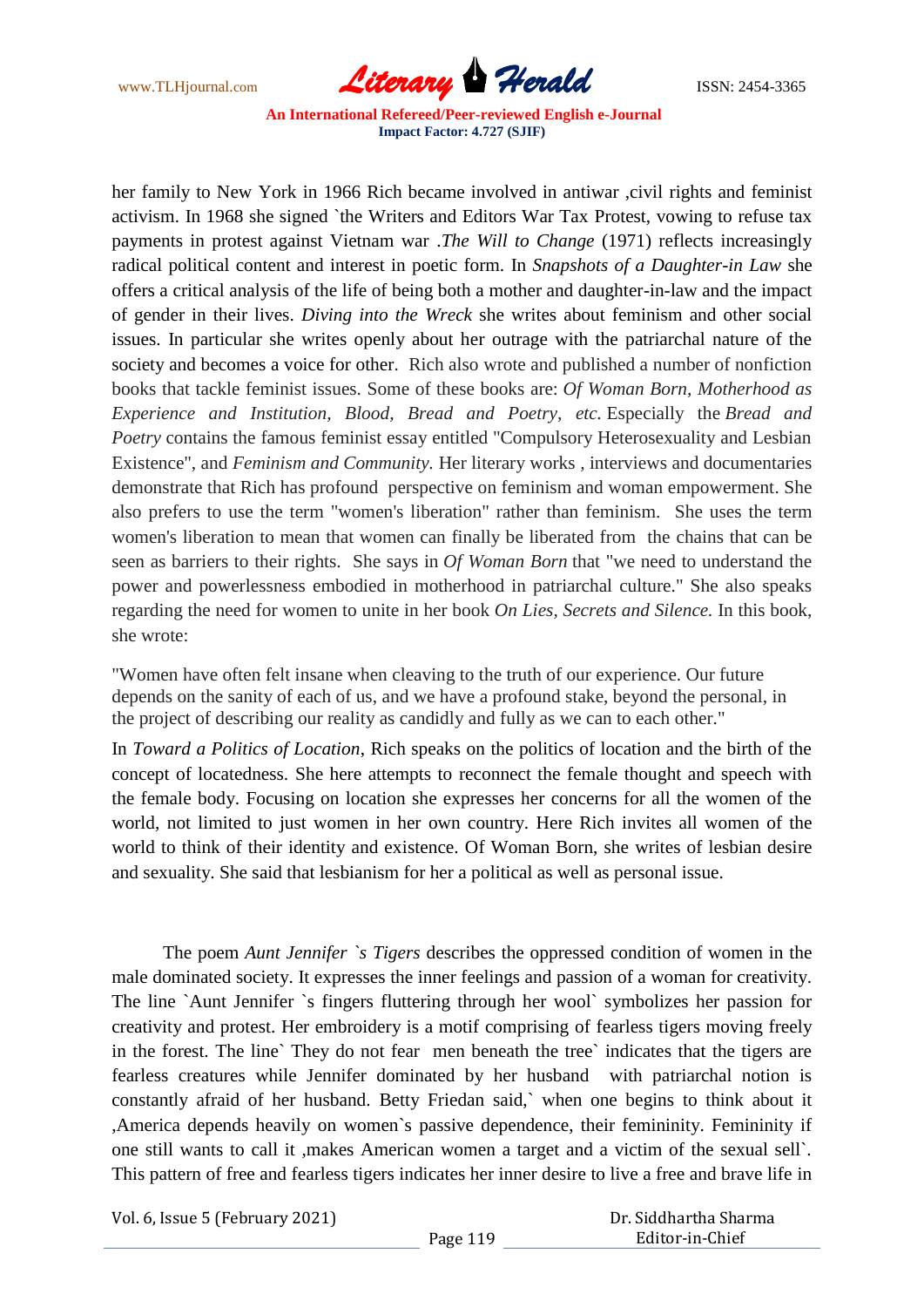www.TLHjournal.com *Literary Herald*ISSN: 2454-3365

the society. The line `Find even the ivory needle hard pull` implies that she is scared of doing embroidery and fears her husband wrath .Since the day she got married she has been fulfilling her husband demands and whims. Rich juxtaposes very meticulously two opposite things the freedom of the tigers and the slavery of the aunt and shows how aunt is hungry for freedom that the tigers enjoyed. The wedding ring on her hand is a constant reminder that she belongs to her husband. The poet draws a comparison between fearful aunt and the brave tigers drawn on her panel. She is envious of the tigers that continue to move freely and proudly. Aunt longs to reach the glory and pride of the tigers but her desire will remain ineffective forever. Rich very sagaciously criticizes the male chauvinism and shows creative power of woman and argues for a liberal society. Poem also reminds us the quote `the only way for a woman ,as for a man, to find herself, to know herself as a person, is by creative work of her own.`(Feminine Mystique).

*Power* is such a poem by Adrienne Rich which disturbs patriarchy, demonstrating the power of women and functions as an inspiration for future generation of women. The poem shows the hardwork of Marie Curie and her wounds that she underwent during her research and thus she became a name. The great success that Marie achieved in the radioactivity expresses that the inequality of the sexes is neither biological ,nor divine mandate ,but a cultural construct. Beauviour writes that women like Rosa Luxenburg and Marie Curie, ``brilliantly demonstrate that it is not women`s inferiority that has determined their historical insignificance. Rather it is their historical insignificance that has doomed them to inferiority.`` The lines `one bottle amber perfect a hundred year old /Cure for fever or melancholy a tonic` imply that male sexist oppression and domination of women is perhaps the oldest and the most universal form of human domination known to history and the life and achievement of Marie Curie can function as a cure to this oldest fever of domination. The lines

`Her body bombarded for years by the element.

She purified.

It seems she denied to the end.

the source of the cataracts on her eyes.

demonstrate that success is neither easy nor patriarchy can easily be countered rather it needs life-annihilating labour and invincible courage. The line `She died a famous woman denying her wounds` shows that a woman can get a respectable position in the society when she does hardwork and overcomes her wounds.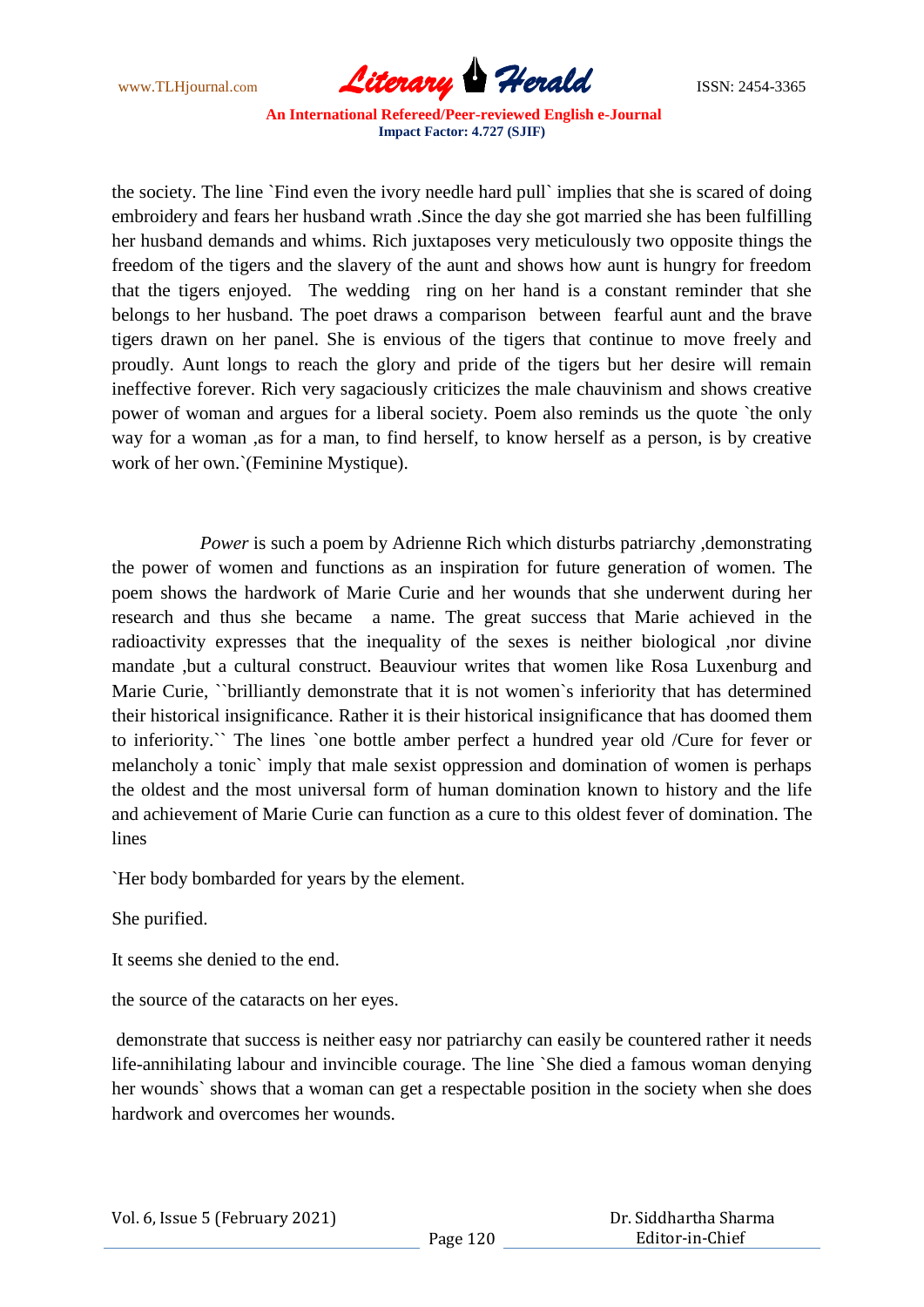www.TLHjournal.com **Literary Herald Herald** ISSN: 2454-3365

Planetarium is a poem that deals with the activity of the eminent astronomer Caroline Herschel who lived a hardworking and pathbreaking life. She had the tenacity of spirit and the passion for work. She is the very paragon of female identity and creative artist. The poem explores the activism of Herschel which unlocks a universe of possibility for woman. However, the poem's observations are not limited to Caroline Herschel.The lines

A woman in the shape of a monster

A monster in the shape of a woman.

indicate "others" too have been forced to experience society in a way that makes them feel like "a monster."The main theme of the poem is the mistreatment of women and the denial of their achievement by the socalled society. Rich alludes to the female astronomer ,presenting her as an exemplar for all the great women whose achievements have gone unmarked or have been overshadowed by the achievements of men around them. The phrase `among the clocks and instruments` and `in her 98 years to discover 8 comets` demonstrate that success in science or in other domains of human activity or the ideals of liberty and equality cannot be obtained through passivity rather it needs punctuality and perseverance. The poem is that of the dawning awareness or the recognition of the world around us. The speaker now imagines herself not as a monster in the shape of a woman but as an instrument, herself a useful tool in her own defense. Rich discloses how galaxies of women like Herschel have been viewed as monsters because they subvert social expectations which are confusing. In her attempt to turn this confusion in to images , she is no longer seeking the recognition of the society that rejects her but instead is privileging her own wellbeing; she is an instrument in search of her own relief and on a quest for the reconstruction of the mind. The success of Herschel supports the quote ``who know what woman can be when they are finally free to become themselves? Who knows what women`s intelligence will contribute when it can be nourished without denying love?(Feminine Mystique)

 It can be said that Rich's literary corpus and critiques belong to the second- wave feminism . Her views on equality and liberty for women are revolutionary .She came to know that women have the creative power and potentials to challenge the mindset of the patriarchal society regarding women and to reestablish true identity. Her views strongly coincide with the feminist way of thinking during that time period. According to Rich, society as a whole is founded on patriarchy and curtails the rights of women. For equality to be achieved between the sexes, the prevailing notions will have to be readjusted to fit the female perspective. She very discreetly presents the examples of Herschel, Marie Curie et al and breaks down the images and stereotypes of women that phalogocenric writers (mis)represented. Adrienne Rich observed that women have their strong creative force and productivity in them but they liked to remain subordinate and dependent to men. This is how, according to Rich `women are not born but they become.`The life and activity of the real characters like Marie Curie and Herschel or the imaginary character like Aunt Jennifer will function as inspiration and motivation for future generation of women and will move toward women empowerment.